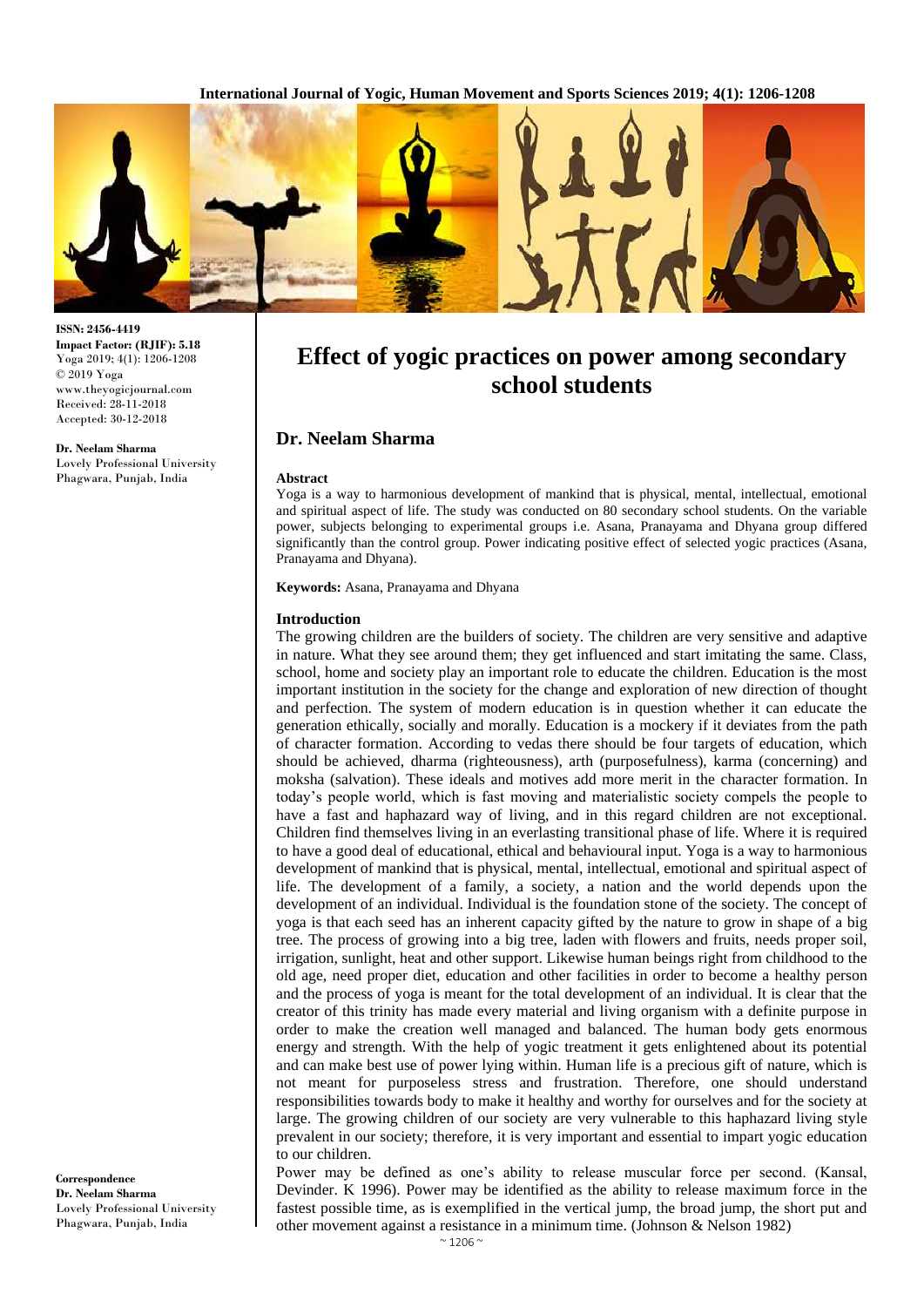#### **Objective of the study**

To measure the strength of the arms and shoulders in the Standing Long Jump movement among secondary school children.

## **Hypothesis**

There exit significant effect of yogic practices on power among senior secondary school children

## **Psychological variable**

Standing Long Jump

### **Methodology**

**Sample:** The present study was conducted on male subjects of 16 to 19 years of age, studying in XI and XII grades in Government Senior Secondary School, Sector 23, Chandigarh. To ensure the selection of subject having normally sound mind in sound body, the investigator checked the health records maintained by the school with the help of a small team of physical instructors and eliminated (20) subjects finally selecting (80) students. Further the selected subjects were assigned the following four (4) groups.

- 1. Experimental Group I (Asana)
- 2. Experimental Group II (Pranayama)
- 3. Experimental Group III (Dhyana)
- 4. Control Group

Due emphasis was laid an aspects like age, height, weight, past game / sports experience / participation and health records before allocating the groups to ensure homogeneity. Prior to the administration of pre-test; a meeting of all the selected subjects were held in which the principal and the teachers of physical education of the said school were present. The purpose of the study along with various testing procedures and training program were explained to them in detail. Later on the selected subjects were also explained the same so that, they could grasp the importance and should suffer from no confusion what-so-ever regarding the hard work and interest they would have to put in. All the subjects agreed to co-operate whole heartedly.

Experimental design: A simple random group design was adopted for this study as it seemed to be the most appropriate one. The eighty (80) subjects were classified into four equal groups with twenty (20) subjects in each group. Three experimental groups (Asana, Pranayama, Dhyana) and fourth

as a control group.

Training design: The training lasted twelve weeks. There were three sessions of one hour for each group in a week. Time was controlled for each group and the sessions commenced at 7.00 A. M. sharp. The training design was broadly classified as follows.

# **1. Experimental Group I (Asana): Following exercises short listed & administered on experimental group-I**

Surya Namaskara Paschimotianasana Sarvangasana Halasana Pavan Muktasana Uthit Padmasana Shavasana

#### **2. Experimental Group II (Prayanama): Following was practiced by experimental group-II**

Surya Bhedana Kapalbhati Sitali Sitakari

#### **3. Experimental Group III (Dhyana): Following was administered to Experimental Group III.** Dot Tratka

Candle Tratka

### **Statistical Analysis**

To find out the significance of the differences among the groups as a result of training, the analysis of covariance (ANCOVA) was applied since the study employed the random group design and the four group were not equal with reference to the factors examined through the analysis of covariance, the final means and the adjusted final means were listed for significance. In the case of variables where the Fratio (ANCOVA) was found significant with regard to paired adjusted means post-hoc test was applied. The level of significance chosen to test the hypothesis was chosen as .05 which was recognized as appropriate in relation to the research process adopted and the equipment used in the study. Finally to find out the significance of the differences between pre-test and post-test means of the two experimental groups and control group 't' test was applied.

|                          | Asana | Pranayama | Dhyana   Control |      | Ss      |    | <b>DFMS</b> F |                |
|--------------------------|-------|-----------|------------------|------|---------|----|---------------|----------------|
| Pre-test means           | 5.50  | 5.75      | 5.50             | 5.57 | A: .8   | 3  | .3            | .6             |
|                          |       |           |                  |      | W: 38.3 | 76 |               |                |
|                          | 5.71  | 6.00      | 5.65             | 5.61 | A: 1.9  | 3  | .6            |                |
| Post-test means          |       |           |                  |      | W: 40.1 | 76 |               |                |
|                          | 5.78  | 5.86      | 5.72             | 5.62 | A: $.6$ | 3  | .2            |                |
| Adjusted post-test means |       |           |                  |      | W:10.5  |    |               | $\overline{2}$ |
| $P < 0.05 = 2.73*$       |       |           |                  |      |         |    |               |                |

**Table 1:** Analysis of Covariance for three experimental and control groups on Standing Long Jump

Table 1 presents the pre-test, post-test and adjusted post-test means of Asana group, pranayama group, Dhyana group and control group. The pre-test means for the three groups (Asana, Pranayama, Dhyana) and Control group are 5.50, 5.75, 5.50, and 5.57 respectively. The resultant 'F' ratio .6 not found significant (p< .05).

The post-test means for the above said groups are 5.71, 6.00, 5.65 and 5.61 respectively. The resultant 'F' ratio 1.2 was not found to be significant  $(p<.05)$ .

The adjusted post-test means for Asana, Pranayama, Dhyana and Control group are 5.78, 5.86, 5.72 and 5.62 respectively. Hence the analysis of covariance resulted in 'F' ratio of 2 was not again found statistically significant ( $p < .05$ ).